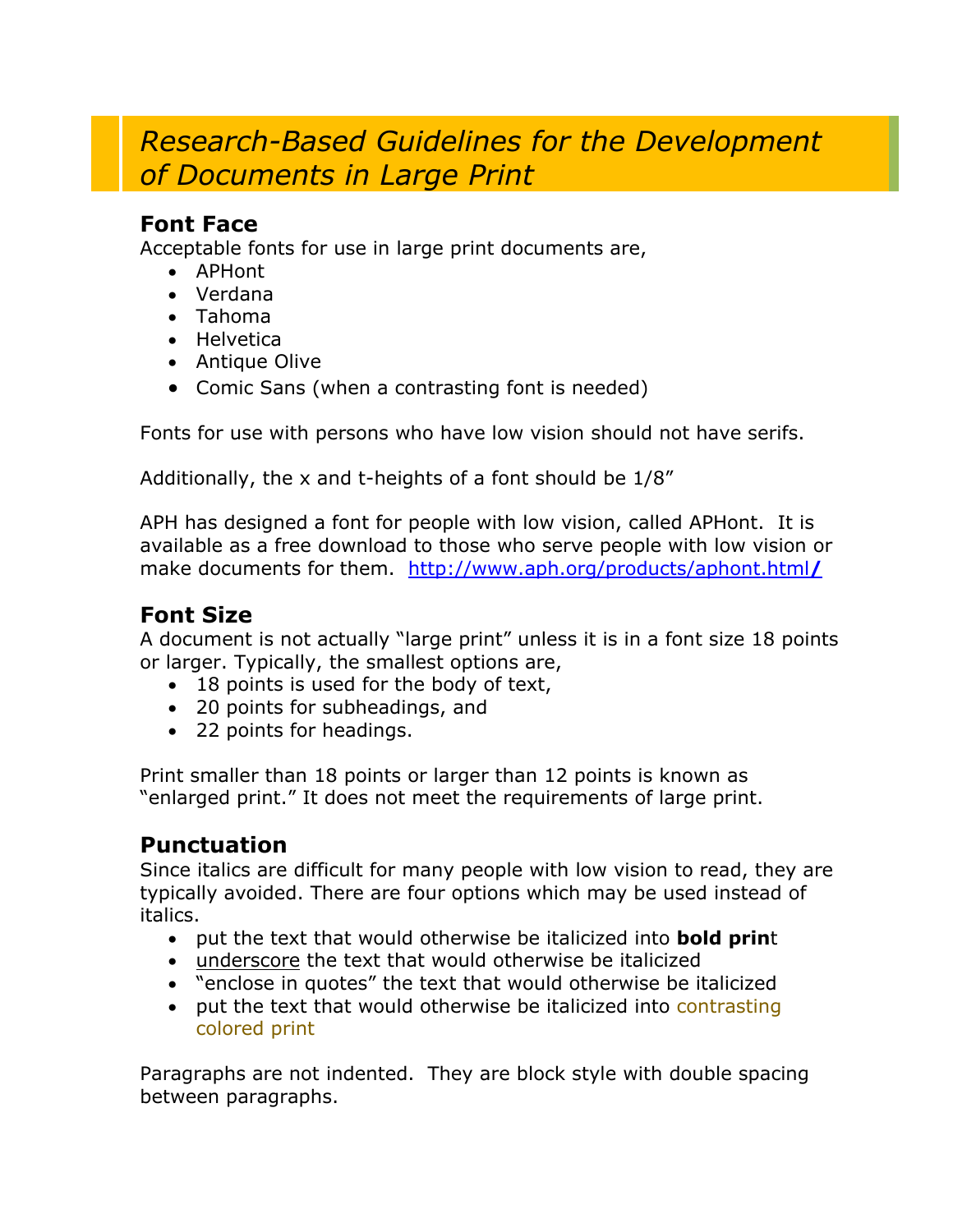# **Format Options**

Line spacing is recommended at 1.25. This is the measurement between lines of print. Double spacing would then be 2.50 line spaces.

The recommended length of lines is 39-43 characters. This has been shown through research to be the best length to promote reading efficiency.

The use of columns is discouraged. The most difficult reading task that a person with low vision must do is the visual shift from the end of one line to the beginning of the next. Columns can double or triple the effort of this task, depending upon how many columns are used. Therefore columns interfere with efficiency and are not recommended.

The use of lead lines, or dotted lines, from an item in a table of contents to the page number is not recommended. More people with low vision find them confusing rather than not. Instead, every other line should be filled with a pastel background color. Example below:

| Pirates of the Eastern Seaboard | 231 |
|---------------------------------|-----|
| Pirates of the Caribbean        | 246 |
| Port Royal, Pirate Headquarters | 278 |

# **Use of Color**

Color can be very helpful to the person with low vision. One must be careful which colors are chosen, however. Many persons with low vision also have color discrimination difficulties, so everything must be done to assure they can distinguish between colors. Since most persons with color discrimination difficulties have trouble distinguishing between red and green we recommend a palette that is appropriate for this group as well as for those who have no color discrimination problems.

Useful colors are: Navy blue, C:100 M:76 Y:0 K:38 Royal blue, C:100 M:56 Y:0 K:0 Pastel blue, C:27.5 M:6 Y:0 K:0 CB yellow, C:0 M:0 Y:100 K:0 Pastel yellow, C:0 M:0 Y:51.0 K:0 Regulation yellow, C:0 M:8.5 Y:72 K:0 Federal gold, C:0 M:11.5 Y:94 K:6 Meridian gold, C:0 M:6 Y:51 K:0 Dark brown, C:0 M:27.5 Y:100 K:56 Cashew brown, C:0 M:18.5 Y:100 K:27.5 Meridian tan, C:0 M:6 Y:38 K:18.5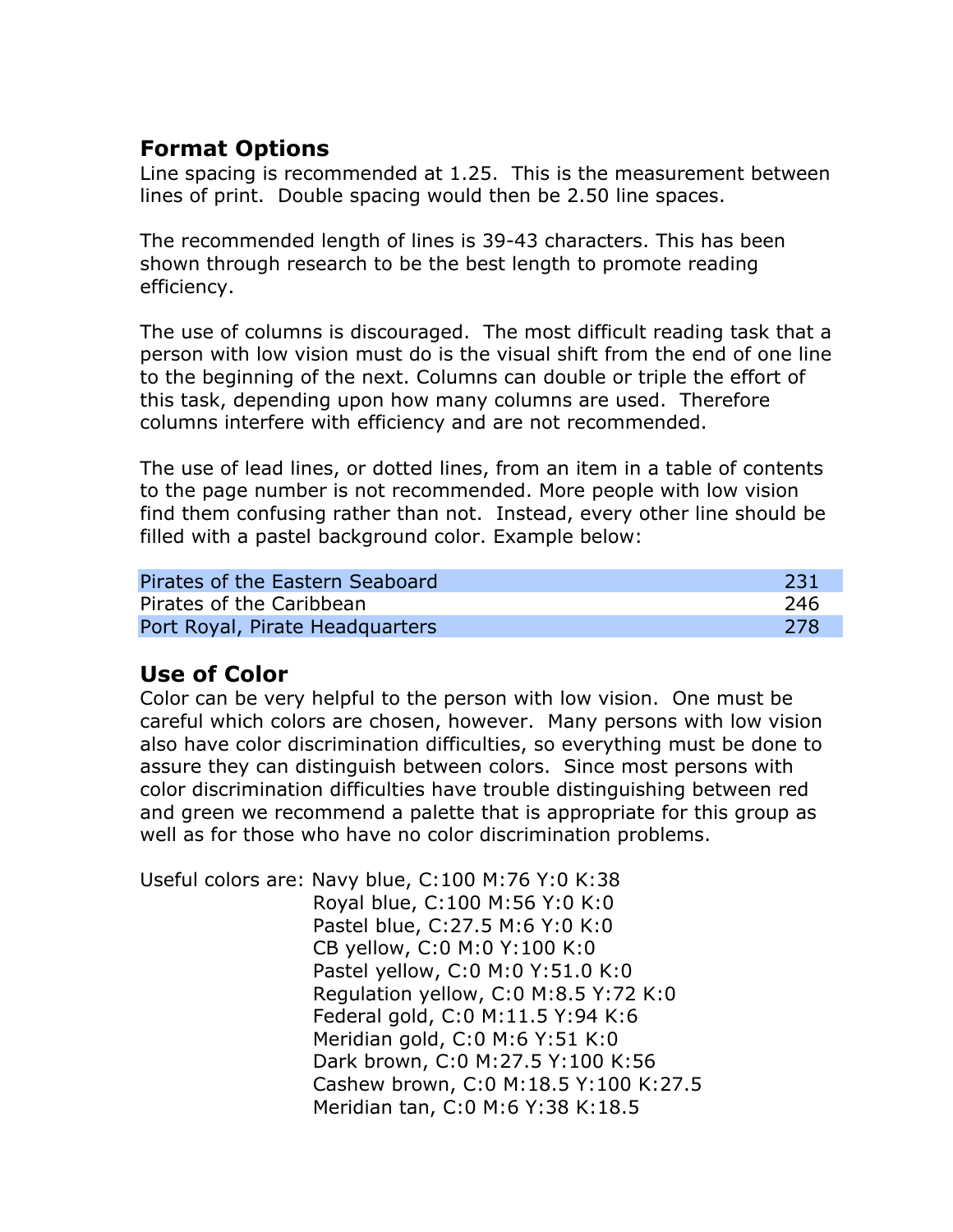Regulation pastel tan, C:0 M:6 Y:18.5 K:6 Black White

This not to say that green, red, orange and purple cannot be used, but be aware that most greens, reds, and oranges will look brown or gold to the person with color discrimination problems. Most purples will appear blue. If, for example, a test question requires reading of a colored graph, or an item formatted with typical basic colors, the student runs a significant risk of getting the wrong answer. However, if the student knows the colors used in the test are true to the palette he/she can see, then color will not be a barrier to finding the correct answer. Additionally, the pastel colors are very useful for use in tables of contents and other grids as a background color.

Gray should never be used in documents for audiences which may include persons with low vision. Graphs or charts that include several shades of gray are virtually indecipherable by persons with low vision. If color is not an option, then very simple patterns may be used. Polka dots and diagonal stripes have proved to be the most decipherable and best understood patterns for uses such as pie charts.

Text should not be used over a print or patterned background unless a halo of at least 2 mm is placed around the text. This includes ascenders (upper part of a t or lower part of a g.) Even then, the use of text over print or patterns should only be used when there are no other options.

The following colors should never be used adjacent to one another if there are color discrimination difficulties among the readership:

- green and red
- dark green and black
- red and black
- navy and black
- orange and brown
- green and brown
- red and brown
- red and orange
- green and orange
- purple and blue
- any color and gray
- gray and gray
- white and yellow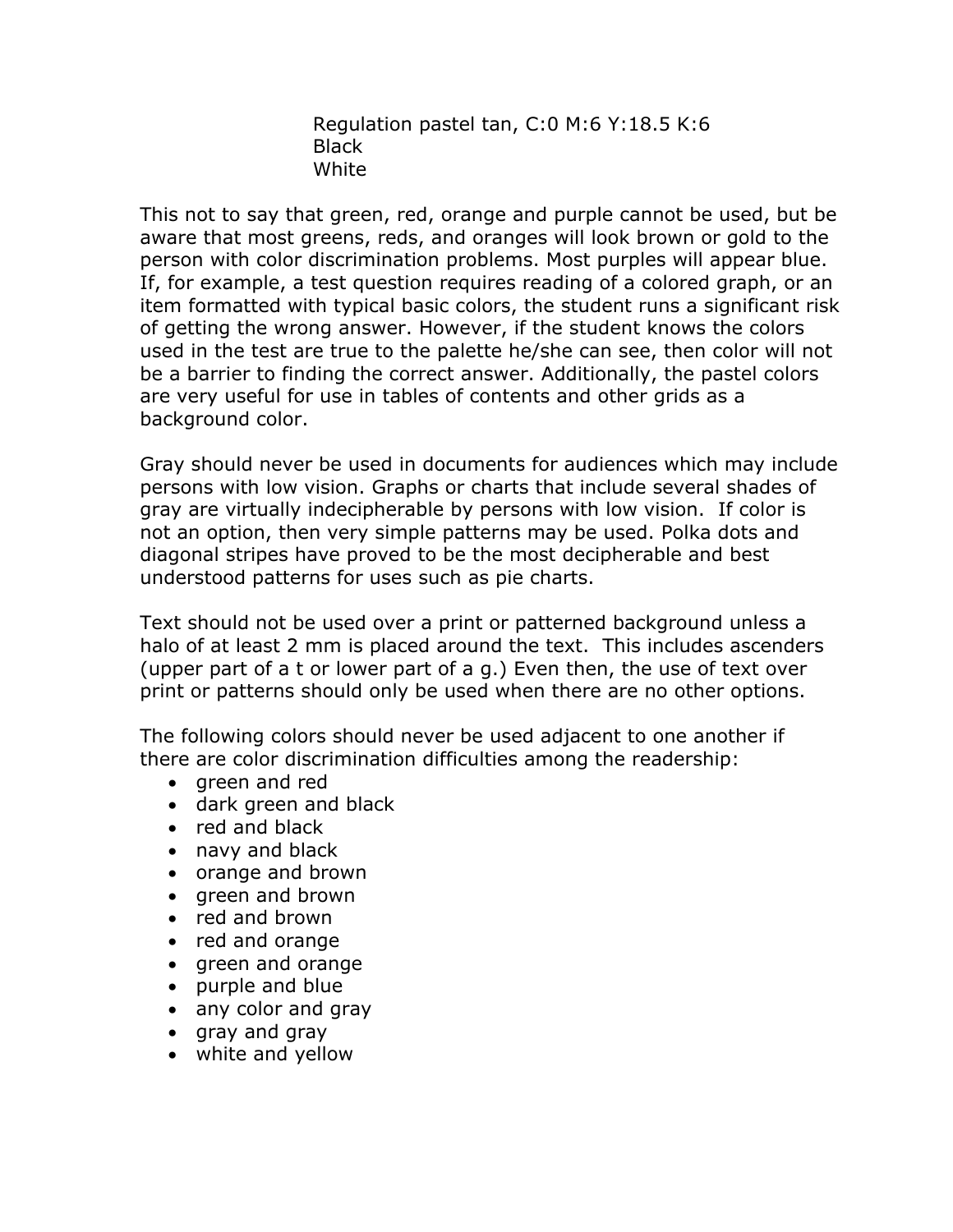These color guidelines can be helpful when you choose colors and patterns for backgrounds and/or boxes for sidebars, text boxes, graphs, charts, captions, headings, subheadings and colored text.

#### **Graphics**

Photos, illustrations, graphs, charts, captions, maps, sidebars, inserts, are often used in documents for audiences that include people with low vision. Often these items must be enlarged to make them visible. Care should be taken that when enlarged these items do not lose resolution, and remain as clear, colorful and readable as the ones available to sighted peers. If people who are sighted have access to a photo in full color, it is not appropriate for that same photo only be available in grayscale to a person who has a visual impairment and is less able to interpret it.

#### **Paper**

Paper that is white with black text is considered the best for contrast. However, many people who have low vision have difficulty with white paper because it produces glare in some cases. Other options are ivory, antique white, eggshell, light beige, pastel yellow, or pastel pink paper with black text. Other good combinations are light beige paper with navy text, yellow paper with navy text, eggshell paper with dark brown text. Gray paper is not recommended under any circumstances. Neither is gray text. This is true for both print and electronic text.

# **Document Size**

Now that modern printing techniques have made it possible to create large print in regular-sized books, there is no longer a need for students with visual impairments to carry around books that are 2 to 3 times the size of the books of their peers. Books for students with visual impairments should be no larger than 9"x12"x2.5", and weigh no more than 2.5 lbs. Reference books such as atlases where maps are used, may require larger dimensions. \*

# **Summary**

Research conducted by APH in the Student Survey of Large Print and Magnification Needs to Optimize Reading Efficiency, and experts in the field (listed below) points to the validity and necessity of the above guidelines. APH believes these guidelines embody the attributes that have been shown through research to provide optimum readability for persons with low vision. APH is proud to lead the way in the development and implementation of these guidelines and will proceed with the sincere belief that persons with impaired vision will benefit from them. APH wants